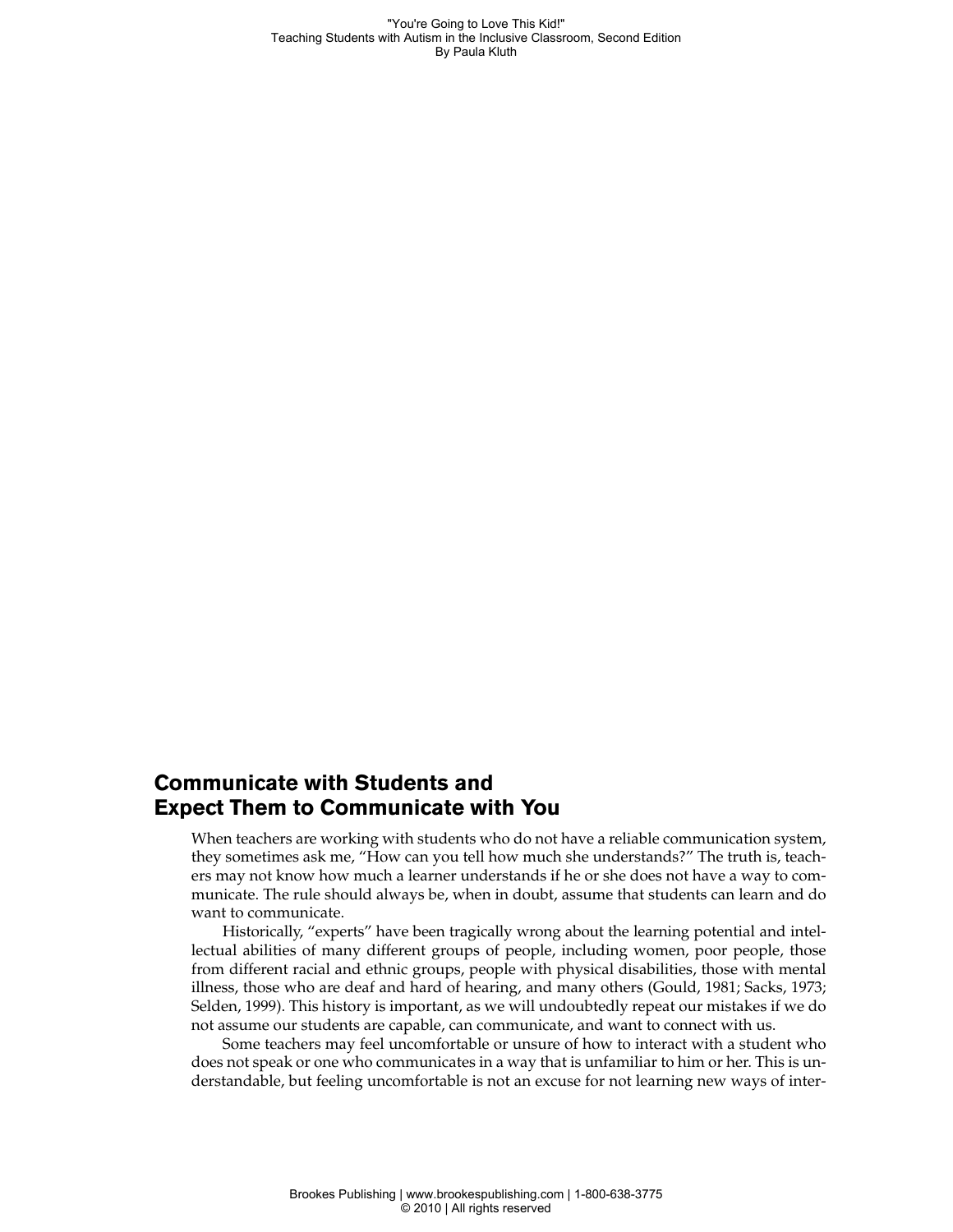#### Communication Skills, Competencies, and Relationships 131

| <b>Table 7.5.</b> Guidelines for including a student who does not talk                                                                                                                                                                                                                                                   |
|--------------------------------------------------------------------------------------------------------------------------------------------------------------------------------------------------------------------------------------------------------------------------------------------------------------------------|
| Never talk about someone in front of them. Always acknowledge the person's presence. Some people may not be<br>able to communicate through spoken words or body language that they understand what you are saying or that<br>they are listening. Assume they are listening and interested in what you are talking about. |
| Talk in an age-appropriate manner, using age-appropriate content. Using a sing-song voice or a tone similar to that<br>used with a young child should be reserved for babies and toddlers. Be sure to check your tone of voice and the<br>content you are talking about.                                                 |
| While teaching, be sure to acknowledge the nonverbal student's presence often. You should not go an entire lesson<br>without saying, "Sean I bet you'll like this part. I know you like to swim," or "Megan I see you smiling. I am sure you<br>will like learning about volcanoes."                                     |
| If students use a yes / no communication strategy, be sure to use this during a lesson. You can do this during a<br>whole group lesson by saying, "Do you all think that $5 + 5 = 10$ ?" If they answer incorrectly, then you can say,<br>"Oh, I don't think that is quite right. Does anyone have other ideas?"         |
| If the student uses an augmentative communication system, you need to be sure to have them utilize it across lessons.                                                                                                                                                                                                    |
| Use partners during lesson activities. Model and encourage peers to talk about topics with each other.                                                                                                                                                                                                                   |
| Take every opportunity to talk with the student. Talk about current events, age-appropriate interests, things you like to do,<br>places to go, and events around school. Also, let them use their communication strategy to make LOTS of choices                                                                         |

Be sure to include them in the academic curriculum in the classroom. Assume learning is possible.

From Kasa-Hendrickson (personal communication, 2008).

throughout the day.

acting. A few simple guidelines for communicating with a student who does not talk are offered in Table 7.5. As Gillingham suggested, however, one of the most important ways to make a student feel included in the classroom is simply to communicate with him or her and expect the student to communicate with you:

When I go into a home and say "hello" to an autistic person, they do not have to reply "hello" for me to feel that they are responding. Whether they approach me or withdraw to another room tells me something. I read an increase in repetitive behavior as an indication that they are excited to see me, and I verbally tell them that it feels good to see their excitement. I follow their lead if they take my hand to show me something. If they speak with garbled sounds, I acknowledge their efforts and openly admit that I don't quite understand what they are trying to say. As I spend time with them, I am continuously aware of what they are doing and how they are responding to me. (2000, pp. 111–112)

This way of interacting undoubtedly inspires trust in relationships and allows teachers and students to build communication opportunities and skills. As Gillingham goes on to share, "Concentration on acceptance of what is, instead of trying to fix what appears wrong, leads to improved communication" (2000, p. 112).

In communicating with students and expecting communication, it can also be helpful to reflect on one's assumptions. Shevin (1999) noted that in his role as a communication ally, he always begins with "default values" on which he acts until receiving specific information to the contrary. His own assumptions about individuals with communication differences are that they

- Are highly intelligent
- Have a deep interest in fostering relations with others
- Have stories they would like to tell, if the circumstances are right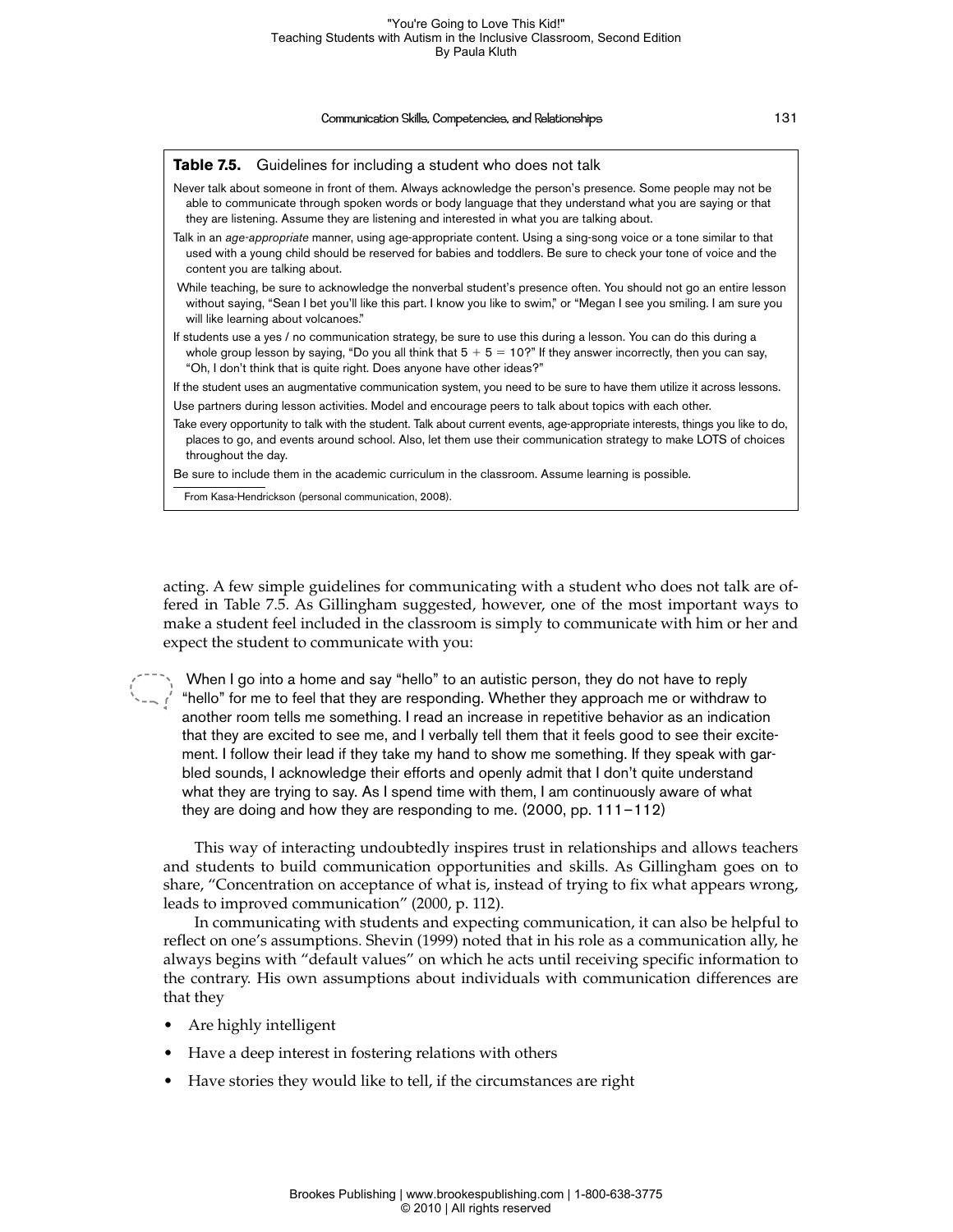### 132 Kluth

- Have positive images of themselves that they wish to present as part of their communication
- Are paying attention to when others interact with them

Although every teacher will want to establish his or her own values and assumptions, those offered by Shevin (1999) should be carefully considered, as this particular way of thinking about people can inspire positive actions. For instance, a teacher who believes his or her student is intelligent will creatively include that student in lessons and respond to him when he seems particularly interested in an idea.

### **Pay Attention to the Communication Skills Students Do Have**

Too often, professionals focus on what students cannot do instead of what they can do. All students with autism have some ways of communicating even if they do not use spoken words. Does the student point to objects she wants? Does she use facial expressions to indicate distress, pain, or happiness? Can she use an object or a picture to make a request (e.g., grab her lunchbox when she is ready to eat)? Can she accurately use a gesture to communicate a need, a want, or a feeling (e.g., clapping when she wants to hear music)?

Although teachers, therapists, and others who work with a student will certainly want to help him or her build on and enhance his or her communication strategies, support should begin by exploring and honoring the skills and abilities the student already has. Teachers may not be able to accurately identify ways in which learners are communicating after knowing them only a few days or weeks; therefore, families must be interviewed and consulted about their child's communication strategies. If the teachers and other team members are unable to generate a lot of useful information by simply meeting with the family, the group might sit together and view a few video clips of the student (at home and at school).

The purpose of such a viewing is to allow various members of the group to ask questions and share answers about how the student communicates across various activities. For instance, as the team watches a tape of the student getting ready for school, the student's mother might point out how he taps his head to ask for his hat or how he vocalizes "buh" to ask for his favorite book.

### **Teach All Students to Use Augmentative and Alternative Communication**

Before any of us learned to speak, we had the advantage of observing and listening to thousands of people speaking, but before students are introduced to augmentative and alternative communication, they have likely not seen anyone else use it fluently, if at all. For this reason, researchers have become increasingly interested in promoting models of communication wherein students get to regularly observe others using their communication system (Cafiero, 2001; Jorgensen, McSheehan, & Sonnenmeier, 2009; Mirenda, 2008). For example, Cafiero (2001) described the use of what she termed a natural aided language intervention (NAL) with Timothy, an adolescent on the spectrum. Timothy was placed in a special education classroom that focused primarily on life skills instruction. Prior to the intervention, Timothy was provided with a 16-symbol display of Picture Communication Symbols (PCS); this was used primarily to make food choices. Timothy used 6 of the 16 symbols functionally.

During the intervention, Timothy was provided with context-specific PCS displays depicting relevant nouns, action words, descriptors, and yes/no symbols. His communication partners (staff members) pointed to symbols on these displays as they asked questions, re-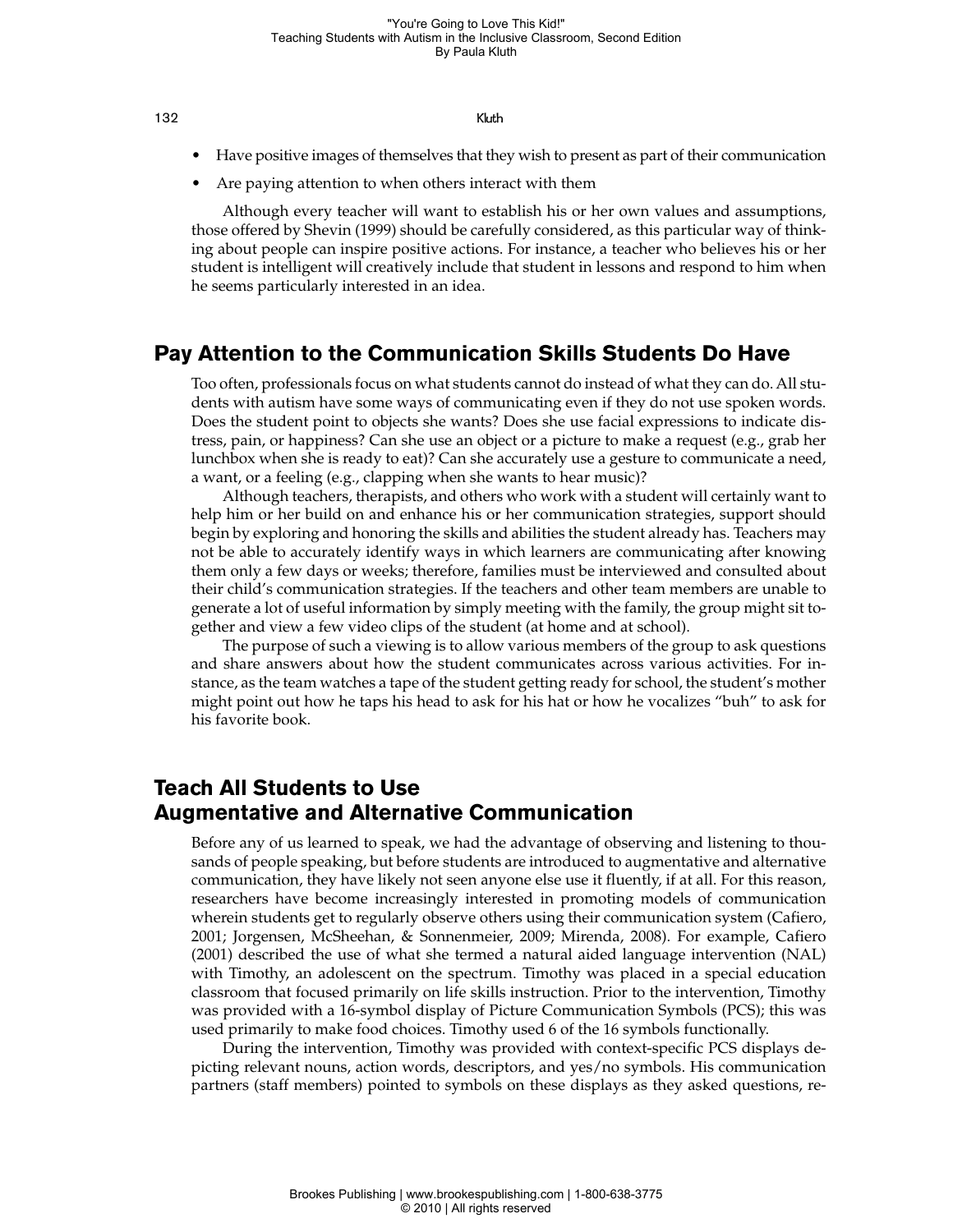Communication Skills, Competencies, and Relationships 133



Figure 7.2. Three students typing on AlphaSmarts in an inclusive classroom.

sponded to his initiations, made comments, and expanded on his communicative attempts. Despite receiving no formal instruction on communicating with these materials, Timothy's functional lexicon increased from 6 to 29 words over a 3-month period. Over the next 19 months, his lexicon increased to 67 words, his challenging behaviors decreased significantly, and he began receiving a more academic education as his team's understanding of his ability began to change.

Cafiero illustrates the great benefit of giving students with autism opportunities to see their system in use. Any teacher can engineer opportunities to integrate AAC into classroom life. If a learner with autism uses a picture board to indicate choices, the teacher might ask all students to use pictures for choices at some point in the day. If one student uses a switch to "read" a repetitive line in a story, all students should get opportunities to do the same. And students in the inclusive classroom might learn to use some sign language if this is a communication system used by the student with autism. A teacher in this situation might even consider giving all students a spelling test using the sign language alphabet.

In teaching all students to use alternative modes of communication, teachers encourage expression and introduce learners to a wide range of choices they can make when communicating, creating, com-

posing, and expressing. I worked with one young man without a disability who came alive as a poet when he started using another student's voice output augmentative communication device. And in a third-grade classroom, all students have started using AlphaSmart keyboarding devices because teachers found they helped everyone—those with and without autism write more fluently (see Figure 7.2).

### **Create Communication Opportunities**

Students with and without disabilities should have time to interact, share, and communicate with the teacher and peers throughout the day. In some classrooms, a handful of students dominate small-group conversations and whole-class discussions. Although it is important for these verbal and outgoing students to have a voice in the classroom, it is equally important for other students—including shy and quiet students, students using English as a second language, and students with disabilities—to have opportunities to share and challenge ideas, ask and answer questions, and exchange thoughts. To ensure that all students have oppor-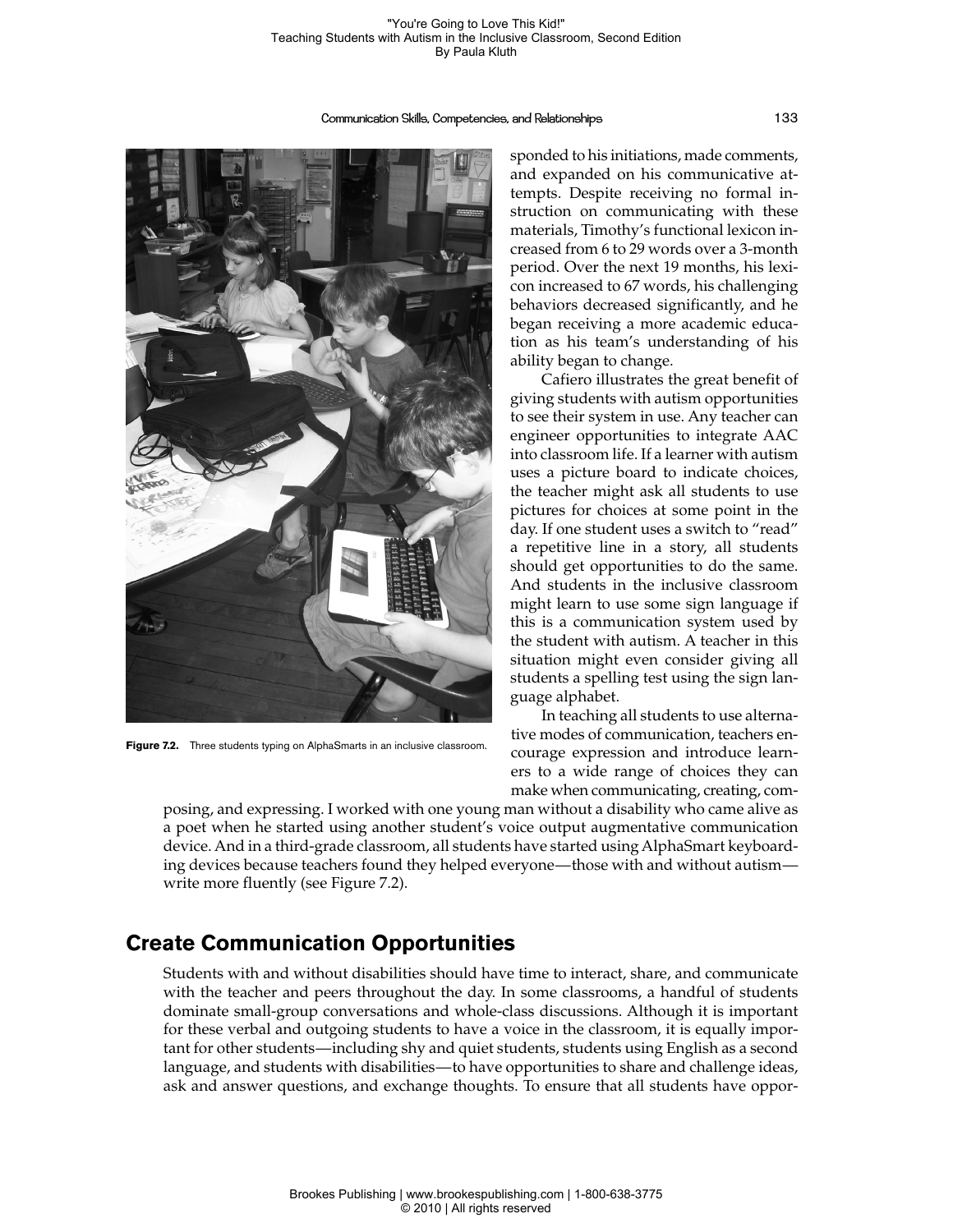### 134 Kluth

tunities to communicate, teachers need to put structures and activities in place that allow for interaction.

In one classroom, the teacher started every morning with a "whip" (Harmon, 1994). She pointed to each student in the class and asked him or her to give a three- to five-word phrase related to her prompt of the day. One morning, for instance, she asked students to report on something they learned on the previous day's fieldtrip to an art museum. Responses ranged from "Picasso was a sculptor" to "Dancing is art."

Another way to inspire communication is to ask students to "turn and talk" to each other at various points in the day. A high school history teacher used this strategy throughout the year to break up lectures and to give students time to teach the material to each other. After talking for about 15 minutes, he asked students to turn to a partner and answer a specific question or explain a concept he had taught. For instance, after giving a short lecture on the presidency, he asked students to discuss, "What qualities do Americans seem to want in a president?"

Teachers also can provide opportunities for communication by asking questions that require a physical response. For example, instead of asking, "Who can tell me what H2O is?" the teacher might say, "Stand up if you think you know the common name for H2O." This strategy not only gives all learners a chance to give an answer but also allows for some teacher-sanctioned movement, something often welcomed by students with autism and by any active learner in the inclusive classroom.

Another way to encourage communication is to prepare the student with autism for his or her participation. The teacher might give the student a question or prompt before the class starts so that he or she can formulate a cogent response and respond with confidence. Although preparing the student in this way is often helpful for any student with autism, it can be especially useful for individuals who use AAC and who will need to write or type it out or get it programmed by a teacher or therapist. See Figure 7.3 for a checklist that provides even more ideas for providing communication opportunities into the school day.

# **On Being a Supportive Communication Partner**

Open any textbook on autism or disability and you will find several pages and perhaps several chapters dedicated to improving the communication skills or capacities of students with autism. Less common, however, are pages and chapters dedicated to the necessary skills, attitudes, beliefs, and abilities of the communication partner. This paradigm or view of seeing "communication improvement" as a task for only one person in the communicative act is puzzling because communicating is social. Therefore, both partners may need to make accommodations, at times. For instance, any teacher can become a better partner by respecting gaze avoidance, considering voice volume and tone, listening to AAC users, experimenting with indirect communication, and helping students understand language.

### **Respect Gaze Avoidance**

When teachers want a learner's attention, many expect eye contact. Those who have taught students with autism, however, understand that eye contact can be irritating or even painful for these individuals. Wendy Lawson, who has Asperger syndrome, has claimed that for her, making eye contact with a speaker can result in a breakdown in communication:

How much easier it is to hear someone if you can't see his or her face. Then words are pure and not distorted by grimaces and gestures. I can listen better to the tone of someone's voice when I am not confused by the unwritten words of their facial expressions. (1998, p. 97)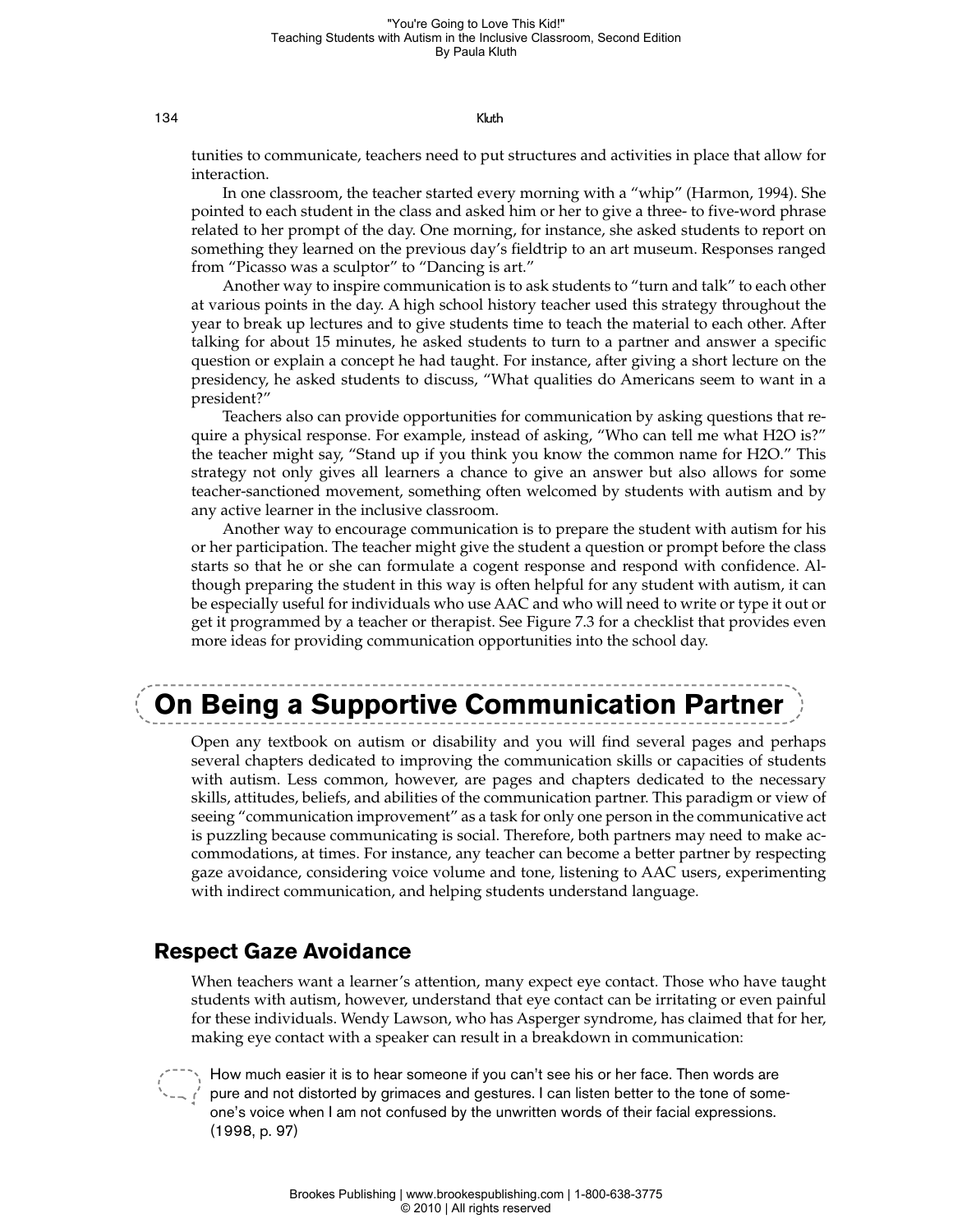# **135 Kluther Communication Opportunities** Across the School Day

In order for a student's individual communication goals to be adequately addressed, teachers may need to increase the communication opportunities given in the inclusive classroom.

**Instructions:** Review the options in the left-hand column and decide which ones will work in your classroom. Then decide how often you can commit to using each technique and provide any notes regarding adaptations you may need to make, how specifically you will use it, or into which lessons or units you might integrate it.

| Subject area: _                                                                                                                                                                                                                                                         |                                                                                     |        |  |
|-------------------------------------------------------------------------------------------------------------------------------------------------------------------------------------------------------------------------------------------------------------------------|-------------------------------------------------------------------------------------|--------|--|
| Techniques:                                                                                                                                                                                                                                                             | How often?                                                                          | Notes: |  |
| News and Goods: Every student shares one new or good thing that has<br>happened recently.                                                                                                                                                                               | Daily<br>Weekly<br><b>Biweekly</b><br>Monthly<br>Occasionally<br>n/a                |        |  |
| Highs and Lows: Every student shares a high and a low of their<br>day/summer/vacation break.                                                                                                                                                                            | Daily<br>Weekly<br><b>Biweekly</b><br><b>Monthly</b><br>Occasionally<br>n/a         |        |  |
| (e.g., vocabulary word, fun fact, joke) of the day:<br>A different student each day shares one.                                                                                                                                                                         | Daily<br>Weekly<br>Biweekly<br><b>Monthly</b><br>Occasionally<br>n/a                |        |  |
| Turn & Talk: Students turn to one another and share a comment or<br>question.                                                                                                                                                                                           | Daily<br>Weekly<br><b>Biweekly</b><br><b>Monthly</b><br>Occasionally<br>n/a         |        |  |
| 15+2: Teacher lectures or holds a discussion for 15 minutes, then lets<br>all students talk with a partner for 2 minutes. This repeats a second<br>or third time until the lesson is completed.                                                                         | Daily<br>Weekly<br><b>Biweekly</b><br>Monthly<br>Occasionally<br>n/a                |        |  |
| Notes Share and Compare (Udvari-Solner & Kluth, 2007): Students<br>take notes for a certain amount of time before turning to a partner or<br>partners to compare and explain them.                                                                                      | Daily<br>Weekly<br><b>Biweekly</b><br>Monthly<br>Occasionally<br>n/a                |        |  |
| Whip (Harmin, 1994): Ask each student in the class, one by one, to<br>answer a question or offer a comment (using no more than 5-7<br>words each).                                                                                                                      | Daily<br>Weekly<br><b>Biweekly</b><br>Monthly<br>Occasionally<br>n/a                |        |  |
| Physical whole-class responses: Have all students answer a prompt at<br>once by responding physically in some way (e.g., stand if you agree,<br>sit if you disagree; hold up one finger if you know one way to solve<br>the problem, two fingers if you know two ways ) | Daily<br>=<br>=<br>=<br>Weekly<br>Biweekly<br><b>Monthly</b><br>Occasionally<br>n/a |        |  |

Figure 7.3. Checklist of Communication Opportunities Across the School Day.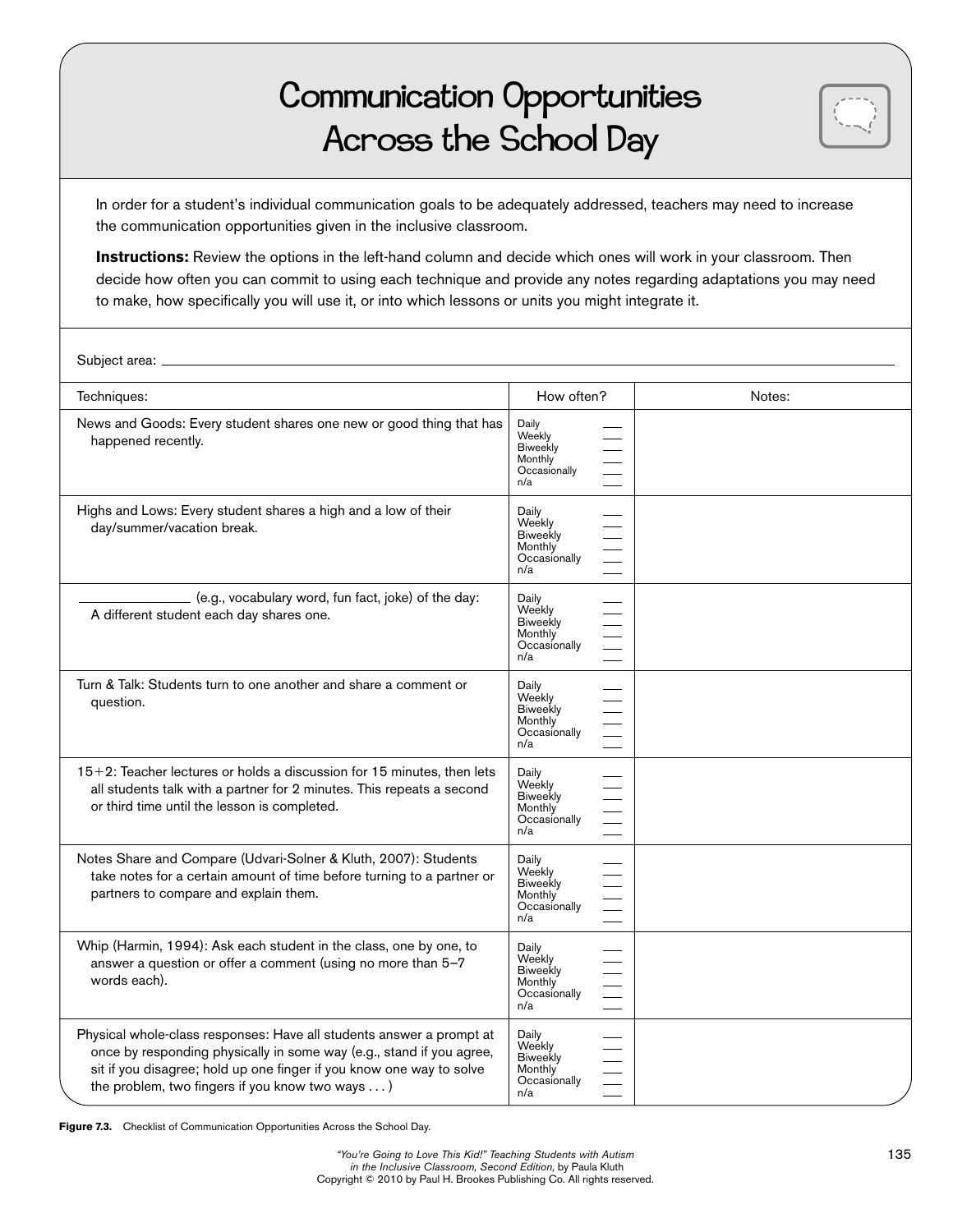136 Kluth

Similarly, John Elder Robison claims that if he makes eye contact with a communication partner, he risks losing focus on the conversation:

 $\cdot$  To this day, when I speak, I find visual input to be distracting  $\ldots$  I usually look somewhere  $\lambda$  neutral—at the ground or off into the distance—when I'm talking to someone. Because speaking while watching things has always been difficult for me, learning to drive a car and talk at the same time was a tough one, but I mastered it. (2007, p. 3)

Luke Jackson claims eye contact is more than ineffective. For him, it is physically uncomfortable:

[When I look someone straight in the eye] I feel as if their eyes are burning me and I really  $\frac{1}{2}$  feel as if I am looking into the face of an alien. I know this sounds rude but I am telling it how it is. If I get past that stage and don't look away, when whilst someone is talking I find myself staring really hard and looking at their features and completely forgetting to listen to what they are saying. (2002, p. 71)

And Jerry Newport explains that, for him, it is downright scary:

 $\backslash$  Gazing into someone's eyes—even for a brief instant—was like standing on the ledge of a  $\frac{1}{2}$  skyscraper and peering down into the emptiness below. It petrified me, thinking that I was going to tumble into the abyss. (Newport, Newport, & Dodd, 2007, p. 10)

From these accounts, it is clear that individuals on the spectrum are not just seeking their own comfort when they engage in gaze avoidance, they are likely doing their best to communicate efficiently and effectively. Stephen Shore, a university professor and individual on the spectrum, explains that eye contact, for many on the spectrum, disrupts quality communication:

With most people, the nonverbal communication supplements or enhances the verbal  $\left(\begin{array}{cc} 0 & \text{at } 0 \end{array}\right)$  communication. The two channels are processed together to give a deeper meaning to the communication. With people having autism and Asperger syndrome, however, the nonverbal component can be so difficult to decode that it interferes with getting meaning from the verbal channel. As a result, very little, if any communication occurs. (2003, p. 143)

Building on the words of these individuals, teachers would do well to proceed with caution in the area of eye contact. One way to learn what your student can tolerate is to ask him or her. If that isn't possible, you may need to gently assess how a student communicates best. This doesn't mean that eye contact cannot be addressed. Some students may not be bothered by making eye contact and may profit from learning how and when to use it. Others may appreciate learning tricks that will help them connect with people without feeling uneasy (e.g., making "forehead contact" or "nose bridge contact"). Few, if any, will likely respond well to commands (e.g., "look at me") that ignore inherent needs and fail to take individual differences into account.

### **Consider Voice Volume and Tone**

Any teacher can attest to the powers of the voice. When I taught high school students, I often found that the best way to get the attention of a noisy room of teenagers was to whisper. Using this tone of voice seemed to unarm them in a way. When I taught kindergarten, I often gave directions in a sing-song voice. This, too, caught students off guard and appeared to capture their interest.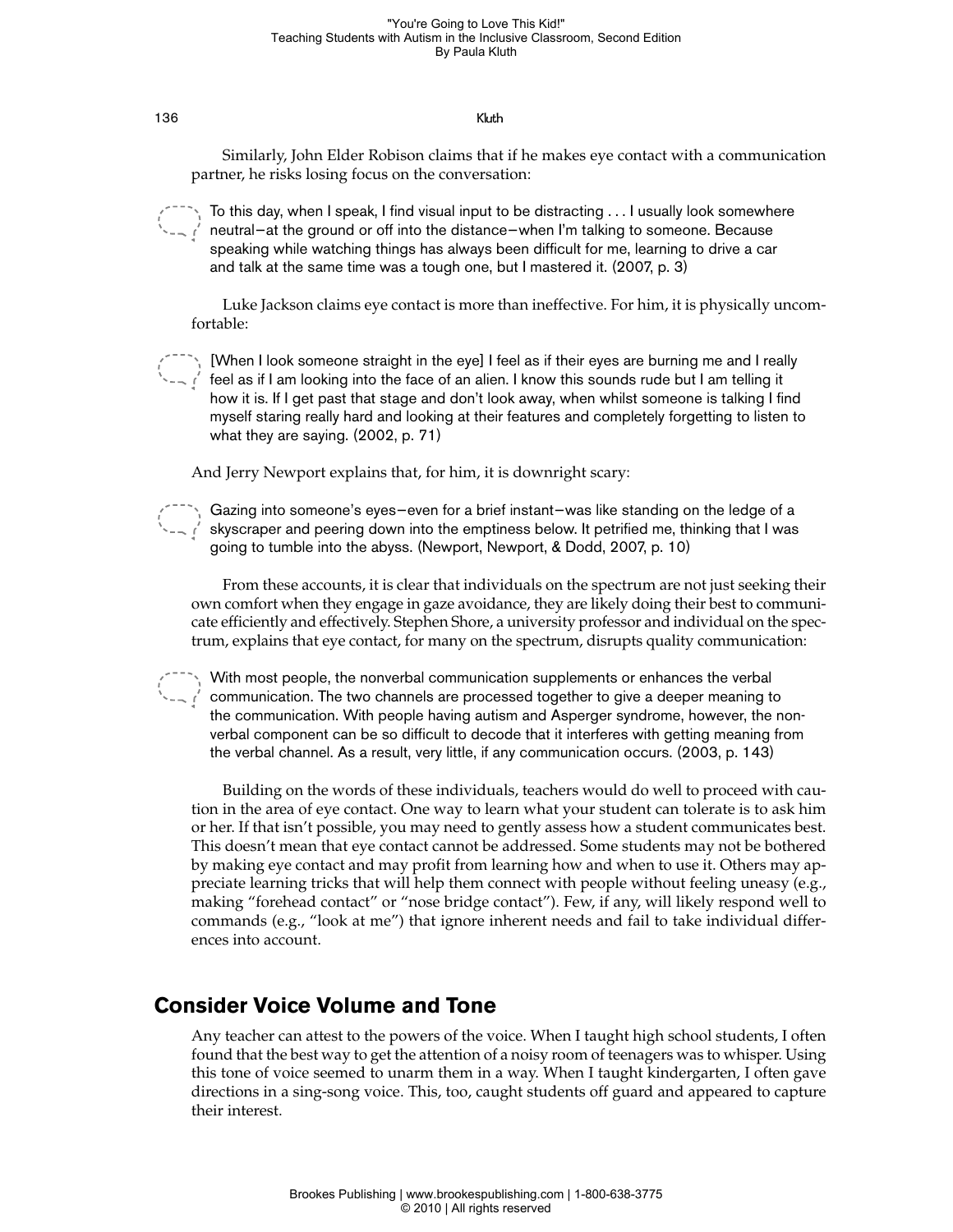#### Communication Skills, Competencies, and Relationships 137

Playing with voice volume, quality, and tone can be a tool in connecting with any student, including those with autism. Gunilla Gerland, a woman with autism, indicates that whispers are extremely helpful as a communication tool:

But whispers came rushing at me from a long way off, always straight into my head, easily passing through all the passages in my ears, sliding directly up into my mind and rousing it. I didn't have to be on guard for whispers. I didn't have to wait to let them in. Whispers had their own key. So if people whispered when I was cutting out my little bits of paper, I looked up. Then I heard them. (1996, pp. 31–32)

Gail Gillingham, who shares the "whispering strategy" with people in her workshops on autism, has received reports of success from attendees:

A father tells his son "it's time to put on his pajamas" in a soft voice and the son turns off  $t$  the television and heads to his room. A mother tells her child that he has to stay close beside her, as the store is so busy today, and the child sticks by her side. A mother tells her child that "the bus is coming" and he turns off his video game, puts it away and goes to find his backpack, things she did for him in the past. (2000, p. 118)

### **"Listen" to Augmentative and Alternative Communication System Users**

The communication act requires visual and auditory attention when an AAC system is being used; therefore, the AAC user may have a difficult time interrupting, interjecting, or even initiating a conversation if the communication partner is not aware of this demand. For example, an AAC user may begin a conversation by pointing to a picture. Such an initiation will be missed if the communication partner does not attend visually to the AAC user and look for signs that he or she wants to join the conversation.

Jorgensen, McSheehan, and Sonnenmeier (2009) illustrated this need in a vignette about Jay, a fifth grader with autism. As the researchers reported, Jay's teacher led a discussion in which students shared events that happened in the book, *Maniac Magee* (e.g., "Maniac ran away"). After the students had offered several answers the teacher asked them to find just two more to finish the activity. As Jay's paraprofessional tried in vain to direct him to the events other students were sharing, Jay kept turning his adapted book back to a previous page of the story; once on the page he would tap on a particular passage. The paraprofessional, recognizing this as communication, raised her hand, and shared that Jay was pointing to a passage about Maniac living in a zoo. The teacher replied, "Good one, Jay," causing Jay to clap his hands and grin.

In addition to being open to the initiation of communication, partners should also be aware of and open to changes in the pace of conversation. Communication partners may cut AAC users off mid-sentence assuming they know what will be typed, pointed to, signed, or indicated next or they may grow impatient with the AAC users' attempts to communicate and prematurely end a conversation. These and other types of communication clashes are often reported by people using AAC (Bauby, 1997; Crossley, 1997; Robillard, 1997; Tavalaro & Tayson, 1997). Mayer Shevin, a disability activist and advocate, encountered such a challenge firsthand when he was hospitalized for a surgery related to his oral cancer. Shevin had to breathe through a tracheostomy and deal with a "seeming ocean of mucus in his mouth." The situation was made more challenging by the fact that he had to communicate by writing notes.

I relied for my survival on the wall-mounted suction machine.  $\dots$  The hose and mouthpiece  $\sim$   $\frac{1}{2}^{\prime}$  often clogged; I would clear them by dipping the mouthpiece in a glass of water. When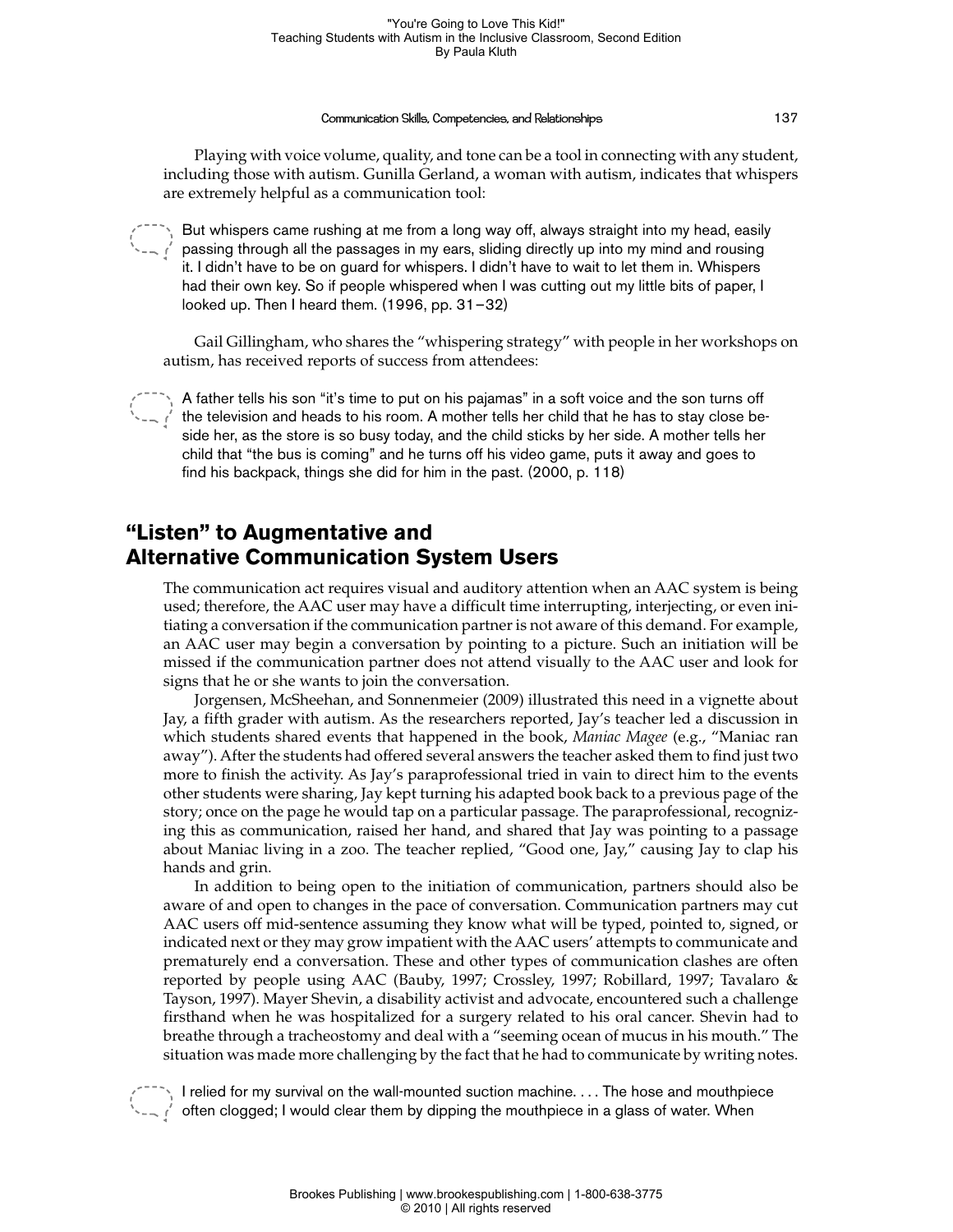#### 138 Kluth

that didn't work, and the hose or mouthpiece needed to be replaced, I had only a few minutes "breathing space" before I would begin choking.

One afternoon, the hose and mouthpiece both clogged, and I waited an endlessseeming 15 minutes until the nurse responded to my buzzer. When she asked me why I had buzzed, I started to write, "My suction is clogged-the tube and mouthpiece need to be replaced." I wrote MY SUCTION IS . . . and the nurse started out the door, saying, "Oh, I see—you need a new mouthpiece—I'll get it for you." I knew that merely replacing the mouthpiece wouldn't work, and I was already gasping for air. I flung my notebook at her, and hit her in the back of the head. Startled and angry, she came back to yell at me; I kept pounding my pencil on the tabletop and gestured, until grudgingly she returned my notebook to me. I scrawled my panic-stricken message in its entirety, making sure she did not leave until I was done. "Oh," she snorted, and with ill-grace returned a few minutes later with my precious suction hose. I'm sure she went home that night to tell someone about the rude patient who had attacked her. (1999, p. 1)

Although Shevin's story holds lessons about the need to humanize the medical profession, it is also a powerful story about communication. When Shevin's nurse turned away from him, she did more than engage in poor nursing practices; she took his voice.

As this story illustrates, people using augmentative communication often have to struggle to be understood. Consider some of the problems of typed communication, for instance. Typed words do not always reflect tone, inflection, and emotion. It can be difficult to detect sarcasm, anger, joy, or surprise in the written word. Furthermore, body language may be of little help in interpreting messages when the physical movements of the participants are unpredictable or unintentional—as they often are in the case of individuals with autism. A careful communication partner is observant—allowing for the full and undisturbed expression of the AAC user. Attempts should always be made to minimize the dominance of the communication partner and maximize the involvement of the AAC user. Whereas some AAC users have equipment with voice output, an ability to store messages, and a digital screen, others work from simpler systems like paper communication boards. For this reason, some AAC users—especially those with simple systems—will need some feedback from their communication partner. For instance, a student using typed communication may need a communication partner to ask clarifying questions if he or she has a lot of misspellings or types only in sentence fragments.

Jean-Dominique Bauby (1997), in his book *The Diving Bell and the Butterfly*, shared just how challenging it can be to maintain the integrity of one's messages when augmentative and alternative methods are used to communicate. Bauby experienced a massive stroke and had to invent an AAC system. He shared a comical side of communicating in this unique way and explained how very dynamic the process is:

You read off the alphabet . . . until, with a blink of my eye, I stop you at the letter to be noted. The maneuver is repeated for the letters that follow, so that fairly soon you have a whole word, and then fragments of more or less intelligible sentences. That, at least, is the theory. In all reality, all does not go well for some visitors. Because of nervousness, impatience, or obtuseness, performances vary in the handling of the code (which is what we call this method of transcribing my thoughts). Crossword fans and Scrabble players have a head start. Girls manage better than boys. By dint of practice, some of them know the code by heart and no longer even turn to our special notebook—the one containing the order of the letters and which all my words are set down like the Delphic oracle's.

Indeed, I wonder what conclusions anthropologists of the year 3000 will reach if they ever chance to leaf through these notebooks, where haphazardly scribbled remarks such as "The physical therapist is pregnant," "Mainly on the legs," "Arthur Rimbaud," and "The French team played like pigs" are interspersed with unintelligible gibberish, misspelled words, lost letters, omitted syllables. (p. 21)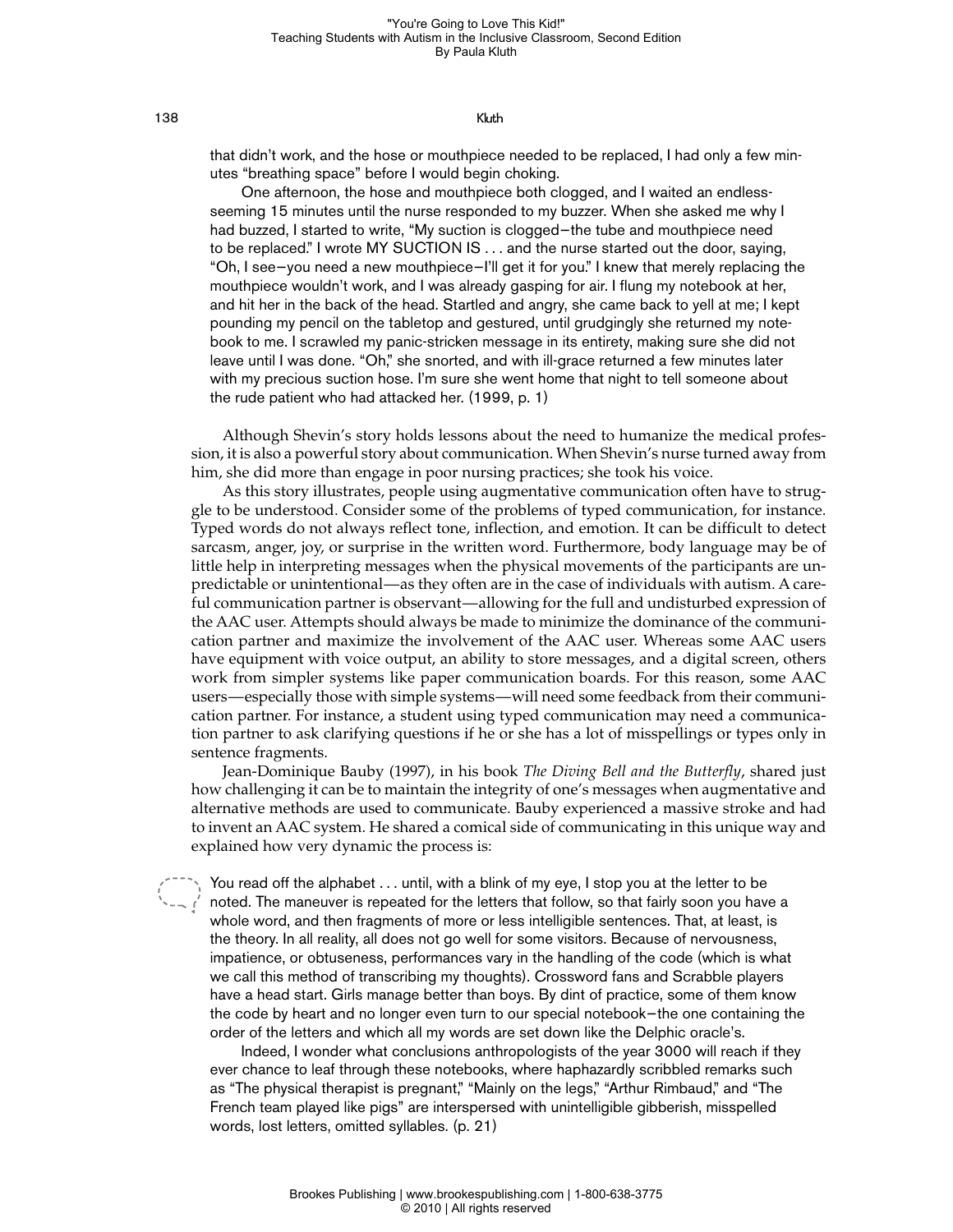Communication Skills, Competencies, and Relationships 139

To minimize "gibberish, misspelled words, lost letters, omitted syllables" and the potential for miscommunication, the teacher should always work closely with the AAC user to decipher and confirm their communication when any augmentative and alternative methods are used.

### **Experiment with Indirect Communication**

One night, as Echo Fling was tucking her son, Jimmy, in bed, she picked up a puppet and used it to ask him a question. Jimmy, who was not typically talkative, proceeded to participate in a long conversation with his mother. Fling described the experience as "shocking":

What's your name?' I asked in a squeaky cartoon-type voice, and got the expected re- $\sim$   $\sim$   $\epsilon'$  sponse. Jimmy had just recently requested that everyone call him 'Jim,' instead of Jimmy and began to lecture the puppet on his newfound preference. I asked the usual static questions about his family, and what he liked to do. Jimmy and I had a nice back-and-forth discussion about all the characters in the Ghostbusters movie. I was pleased with how well he was maintaining the conversation. I decided to push further to see what more I could learn.

"Who are some of the kids in your class?" To my amazement, Jimmy began to rattle off some of the boys' names. Why would he be able to talk to the puppet and not me? (2000, p. 89)

Fling went on to share that the talks continued for weeks. The two conversed about everything from Jimmy's fears to school issues; eventually, Jimmy was able to have these conversations without the aid of the puppet.

Many individuals with autism feel uncomfortable engaging in direct conversations or direct interactions. Donna Williams, a woman with autism, shared that she prefers to interact and socialize in ways that are more indirect or detached:

The best way I could have been given things would have been for them to be placed near me with no expectation of thanks and no waiting for a response. To expect a thank-you or a response was to alienate me from the item that prompted the response.

The best way for me to have been able to listen to someone was for them to speak to themselves about me out loud or about someone like me, which would have inspired me to show I could relate to what was being said. In doing so, indirect contact, such as looking out of a window while talking, would have been best. (1992, p. 216)

In her compelling narrative, *The Boy Who Would Be a Helicopter*, Vivian Paley (1990) shared how she witnessed the power of using indirect communication with one of her students. Jason, a child enamored with helicopters, seldom talked to peers, and appeared to ignore typical types of play.

At one point in Paley's account, Jason was disrupting other children and the classroom community by running on to the stage that students used to perform plays. At first, Paley sat back, interested in why Jason seemed to need to "crash" the stage so often. After he repeated this behavior several times, Paley decided to problem-solve the situation with a few students:

 $\begin{pmatrix} 1 \\ -1 \end{pmatrix}$ 

"Jason, sometimes you still run into the stage even if it's not your turn."

"My blades are spinning."

"But it seems as if your blades spin more in the story room than in the blocks." "Because he makes a airport there to land," Samantha [another student] points out. "Could that be the reason?" I wonder.

"Yeah, it really is the reason," Joseph states with assurance.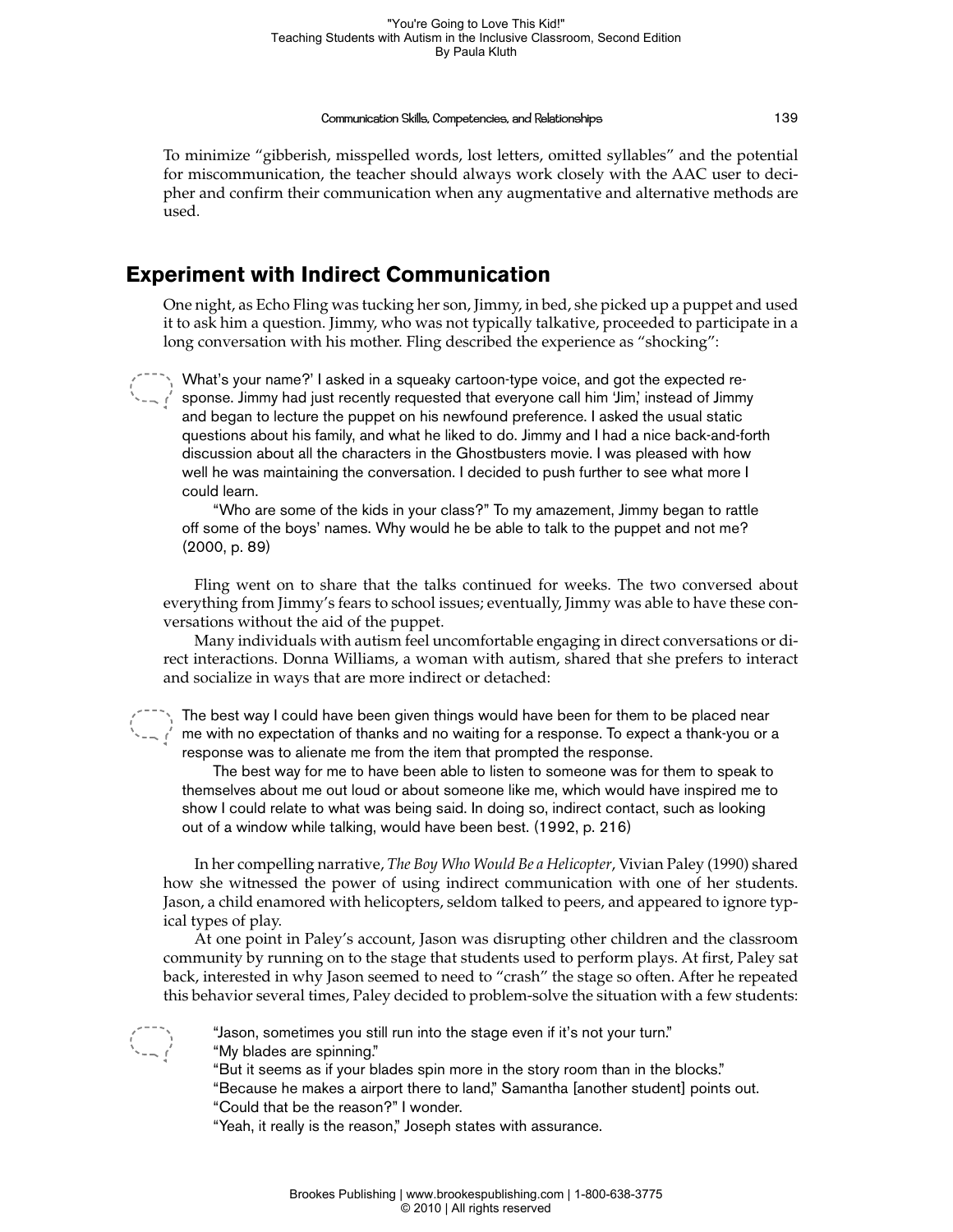### 140 Kluth

"Aren't you sad because you don't have a airport in here to land? To stay landed?" Jason is surprised by the question, but Joseph interprets his silence as agreement. "See, I told you. He's sad because there's no airport. His helicopter needs one." (1990, pp. 57–58)

The students went on to decide that Jason should build a small heliport near the stage so he could have a place to park that was not in the middle of the stage. The whole group managed to find a solution to a tricky problem without blaming or isolating anyone and, as important, they were able to communicate about something serious without involving Jason in a direct (and potentially stressful) interaction. The entire conversation that takes place is about finding a space for a helicopter, not about the behavior of a little boy.

Teachers can learn a lot from Paley and her students. Donna Williams (1998) suggested that teachers use costumes, foreign accents, rhymes, and puppets to cultivate interactions that "encourage expression in a way that allows some degree of personal distance." Williams suggested that these props and activities help students "develop self-awareness in a selfcontrolled and self-regulated way" (p. 306). Indeed, Junee Waites, a mother of a man with autism, shared in her book, *Smiling at Shadows*, that she couldn't get her son to engage in household routines until she sang to him:

I sang "We're sweeping the floor, sweeping the floor! We're making the bed, making the bed! Would you like . . . dah de dah . . . a drink of milk . . . la la la . . . ?"

[The] scheme worked. I sang merrily and Dane began to point to what he wanted and he would look to me. (Waites & Swinbourne, 2002, p. 41)

If a student seems unable to answer direct questions, the teacher might take a cue from Waites and sing the question. Stephen Shore, a man on the spectrum and a music teacher, often uses singing to connect with his students: "All of my communications with one particular child with Asperger's are sung. If I mistakenly lapse into a typical conversational tone, he loses focus, engages in self-stimulatory activities, and drifts away" (2003, p. 69).

All of these ideas for making communication less direct can be used in K–12 classrooms. See Table 7.6 for even more ideas.

### **Help Students Understand and Decipher Language**

Some people have trouble understanding certain aspects of speech. A student may not respond to his own name or may produce a fork when asked to get a spoon. In most cases, students who behave in these ways are not demonstrating hearing problems, they are experiencing processing difficulties. That is, they are having a hard time making sense of certain sounds, words, or sentences they hear. Because of these problems, the learner may seem inattentive, stubborn, or "noncompliant" at times.

Students with autism also have difficulty understanding some types of language. For instance, some students interpret language quite literally. I learned just how literal some students are when I took one of my students swimming. As Tom entered the pool area, he began walking straight for the deep end. I shouted at him to turn around, thinking that he would know to turn his back to the water in order to climb down the small hook ladder attached to the pool wall. I was puzzled at first but quickly understood my error when Tom began twirling in circles. He was "turning around" just as I had asked. Gunilla Gerland seems to be able to relate to Tom. She claims that she often gives literal answers to questions:

My attitude to questions was quite concrete. "Can you . . . ?" I answered with a "Yes" which meant, "Yes, I can . . . " But that it should also mean "I will" or "I shall . . . " was a totally alien concept to me. If I said "I can," then I meant just that and nothing else. So the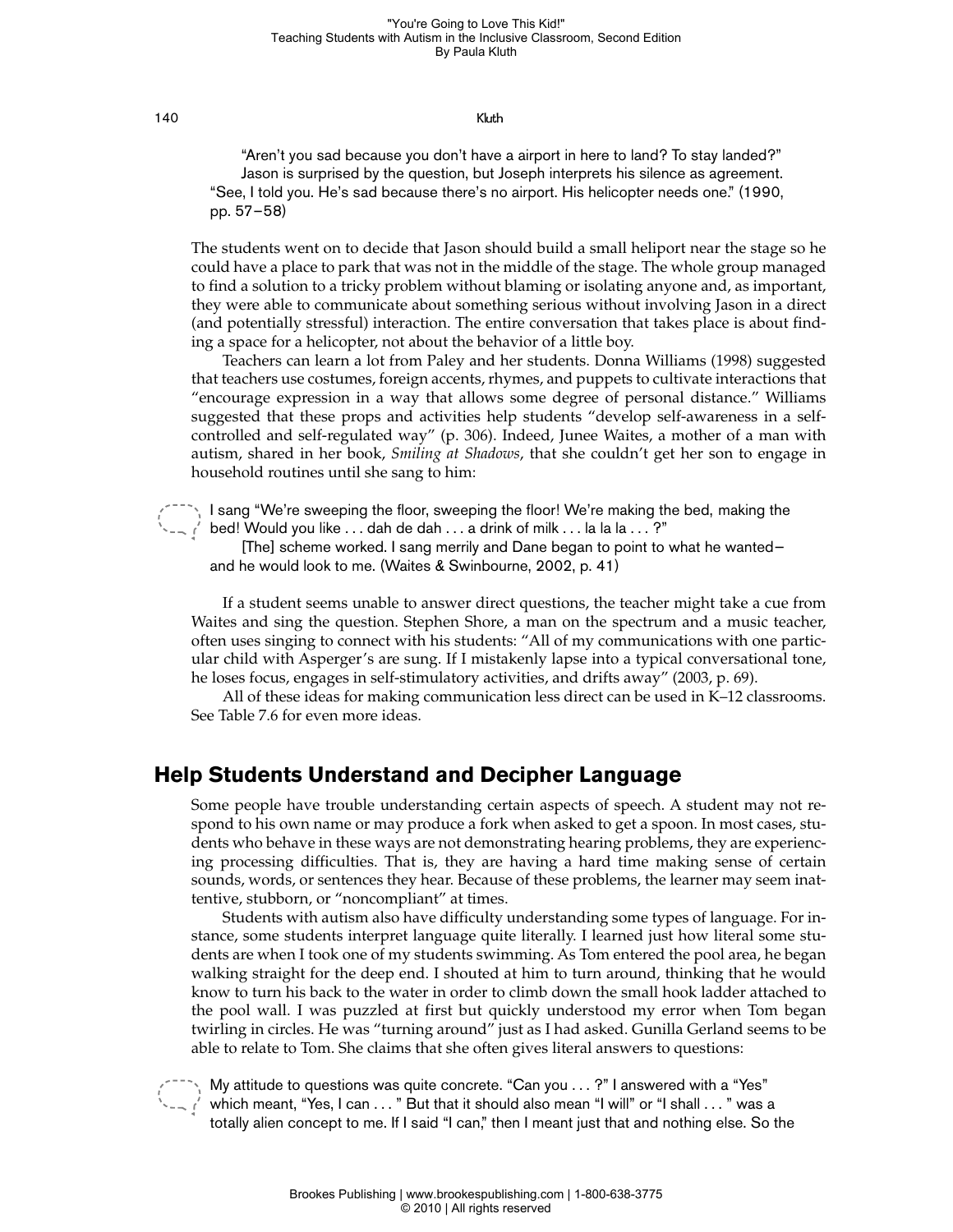### Communication Skills, Competencies, and Relationships 141

**Table 7.6.** Ideas for making communication less direct

Use props related to conversation such as toy microphones or megaphones.

Use costumes or pieces of costumes (e.g., storytelling cape).

Have the student "be" their favorite character or person and answer as him or her.

Incorporate gestures and signs (e.g., bump fists instead of saying, "What's up?").

Speak in/teach another language (e.g., allow student to apologize in Spanish or in sign language).

Bring in toys or puppets and have the toy give the information or ask the questions.

Have an exchange on paper, use text messaging, or email back and forth (even if you are in the same room as the student).

Speak on the phone (even if you are in the same room as the student).

Speak to the student while they are doing something else such as bouncing a ball or organizing materials.

effect of my "Yes" to the question "Can you tidy your room?" was not the required one. I didn't at all understand why they were so cross at me. (1996, p. 85)

Stephen Shore reported that slang can also be confusing:

During the third grade I remember a classmate telling me that he felt like a pizza. I couldn't figure out what made him feel that way. Besides he certainly didn't look like a pizza. Eventually I realized he meant that he felt like eating a pizza. (2003, p. 57)

Students with autism may need help interpreting figurative language such as idioms (e.g., "sitting on the fence," "hold your horses"), jokes or riddles, metaphors (e.g., "he was on fire"), phrases or slang expressions with double meaning, and sarcasm (e.g., saying "good work" to someone who has just spilled a glass of milk). Teachers might offer support in the following ways:

- Double-check with all students to make sure directions or questions are understood.
- Provide opportunities for students to learn about language (e.g., present a "metaphor of the week").
- Use visuals to help students remember the meanings of figurative language (e.g., draw a picture of an angry person literally "flying off" of a handle).
- Teach the student the origins of certain metaphors so he or she will be more likely to remember them (e.g., "the ball is in your court" refers to a tennis game; when the ball is in one's court, it is that person's turn to take action).
- Create a memory or Go Fish game featuring idioms (Notbohm & Zysk, 2004). Create two sets of cards with one set featuring idioms (e.g., "on cloud nine") and one set featuring the meanings of idioms (e.g., extremely happy). Many students—not just those on the spectrum—will profit from and enjoy these games.
- Encourage the student to keep a personal dictionary or encyclopedia of puzzling language. Every time the individual is confused by a word or the use of a phrase, explain it and have him add it to his dictionary.



Communication affects everything else. Therefore, helping a student with communication can also serve to make other aspects of schooling easier. For instance, the more complex a student's communication becomes, the more meaningful the curricular adaptations will be and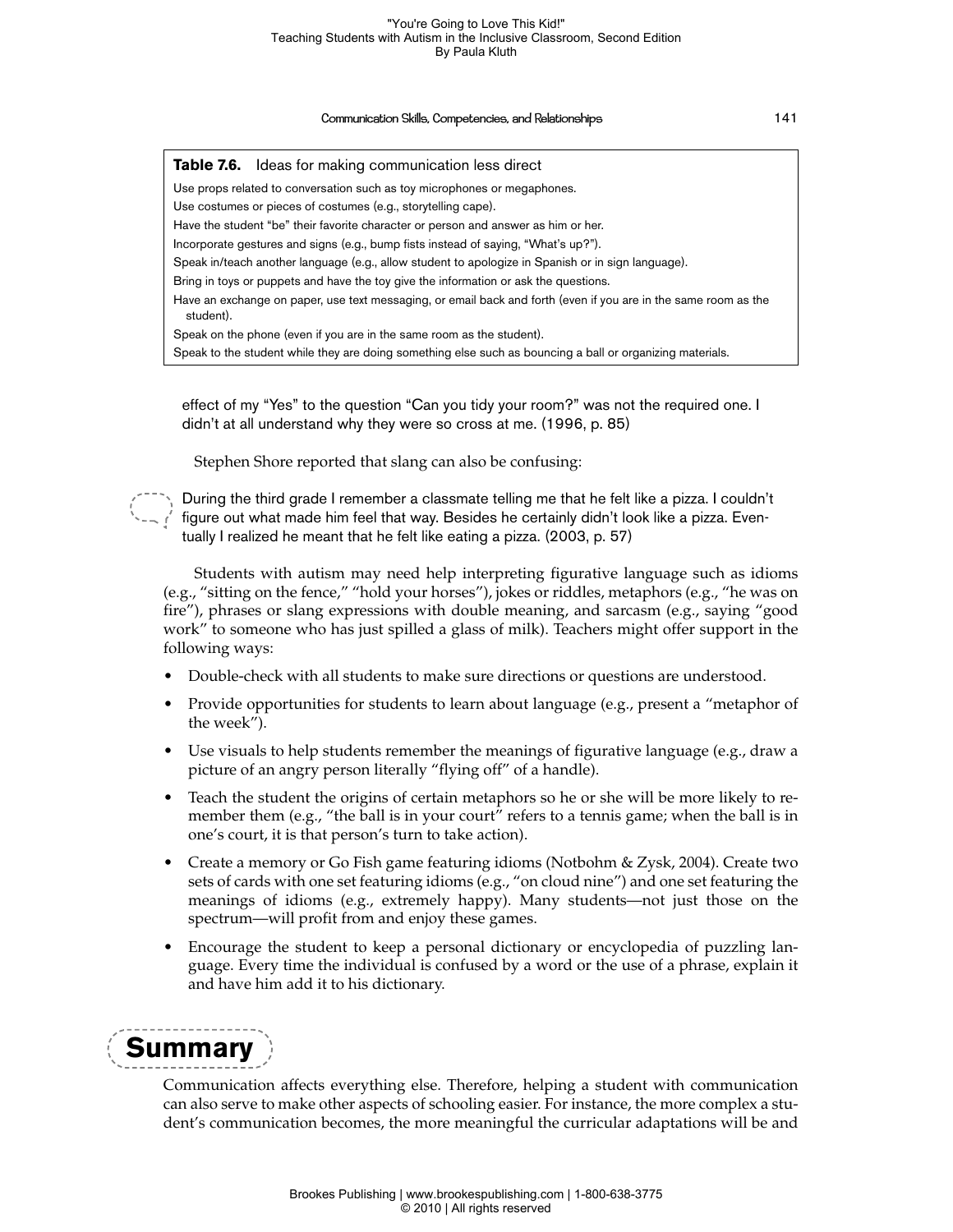### 142 Kluth

the less likely the student will be to share needs and wants through challenging behavior. Perhaps the most important reason for supporting a student's communication, however, is to help him or her direct his or her own schooling and life. I close by sharing the words of Richard Attfield, a man with autism and an AAC user, who stressed in this letter to a colleague just how important this kind of liberation is:

I am now finally able to communicate and express my opinion. Recognize for myself communication with other people will also allow me to control my life. Decide for myself what the future will be. Give me a right to be heard. (1993, p. 11)

# FOR MORE ANSWERS AND INFORMATION

## **Books**

Downing, J. (2005). *Teaching communication skills to students with severe disabilities* (2nd ed.)*.* Baltimore: Paul H. Brookes Publishing Co.

Flodin, M. (2004). *Signing illustrated: The complete learning guide* (Rev. ed.). New York: Perigee Trade.

Gray, C. (1994). *Comic strip conversations.* Arlington, TX: Future Horizons Inc.

- Hundal, P., & Lukey, P. (2003). *"Now you know me think more": A journey with autism using facilitated communication techniques*. Philadelphia: Jessica Kingsley.
- Mirenda, P., & Iacono, T. (2009). *Autism spectrum disorders and AAC*. Baltimore: Paul H. Brookes Publishing Co.
- Mukhopadhyay, T. (2008). *How can I talk if my lips don't move: Inside my autistic mind*. New York: Arcade Publishing.
- Welton, J. (2004). *What did you say? What do you mean?: An illustrated guide to understanding metaphors.* Philadelphia: Jessica Kingsley.

### **Web Sites**

### **ASLPro.com**

http://www.aslpro.com

ASLPro.com is a free resource for teachers. Four video dictionaries allow users to see and practice using thousands of words.

### **Closing the Gap: Changing Lives with Assistive Technology**

http://www.closingthegap.com

Closing the Gap strives to provide parents and educators with the information and training necessary to locate, compare, and implement assistive technology. Through their annual conference, magazine, and web site, they provide some of the best information and training available on AAC.

### **Core Communication Partners**

http://www.darlenehanson.com

This is a good web site with a great newsletter. Topics range from respecting your communication partner to learning about new technology.

*(continued)*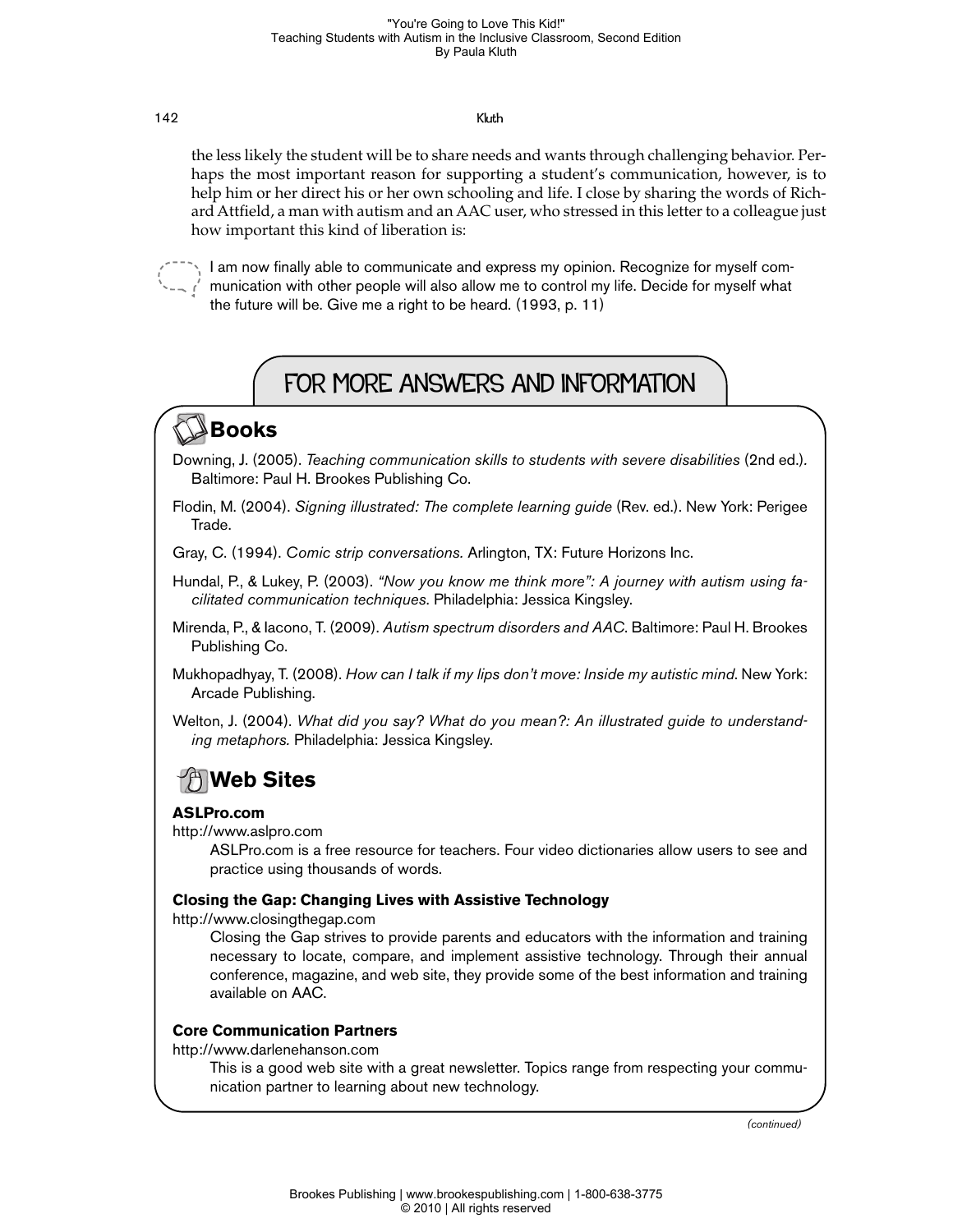### Communication Skills, Competencies, and Relationships 143

*(continued)*

### **The Facilitated Communication Institute**

http://soeweb.syr.edu/thefci

This group conducts research, public education, training and scholarly seminars. The site contains dozens of short articles written by people with autism.

### **Simplified Technology**

http://www.lburkhart.com

There are so many great make-it-yourself ideas on this web site. The site's creator provides clear directions on how to make your own talking switch, for instance.

NOTES: